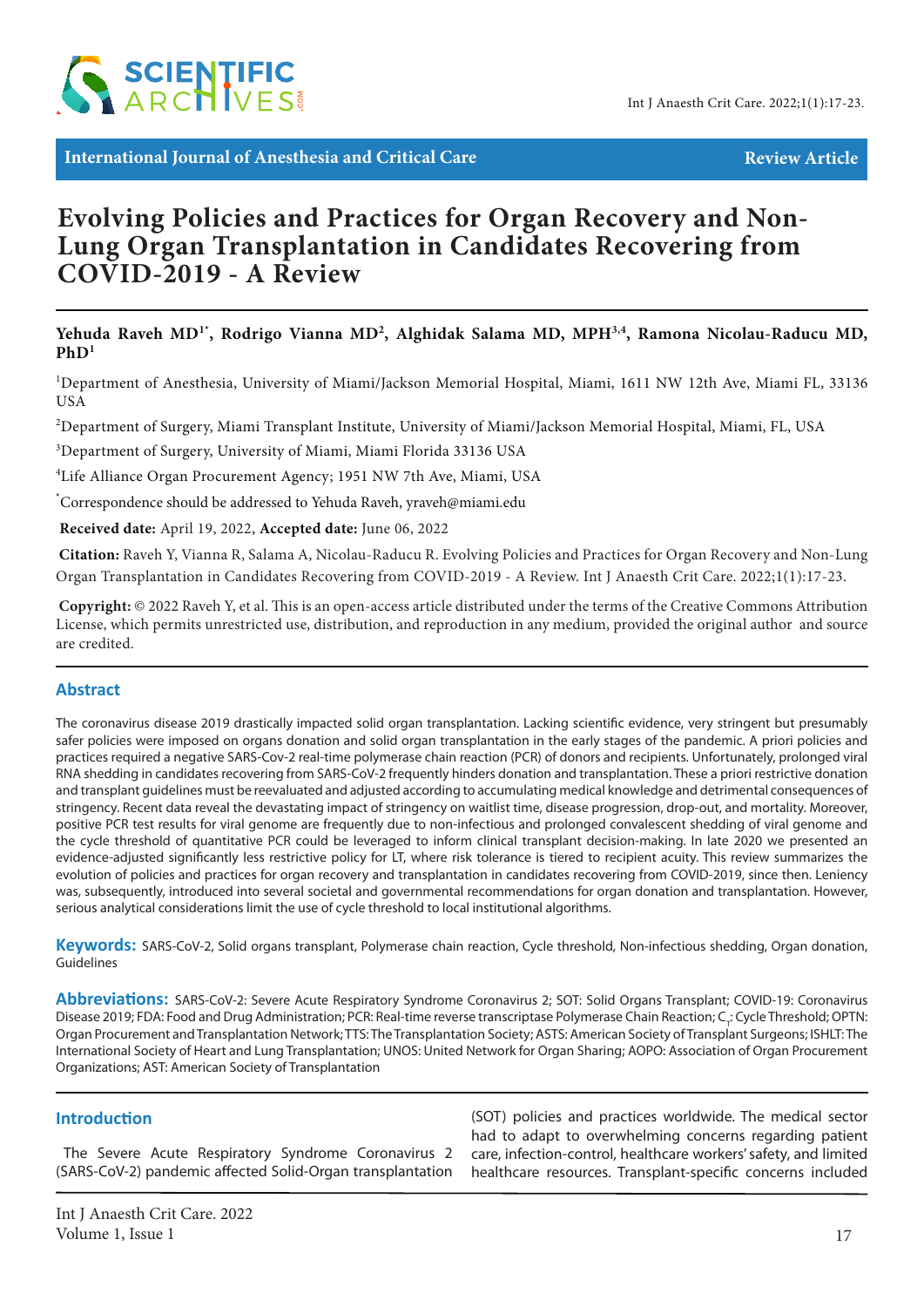donors and recipients with unrecognized SARS-CoV-2 infection, diminished post-transplant immunity, and infectioncontrol of transplant candidates in the face of waitlist mortality [1]. Common adjustments included testing all recipient and donor candidates for Coronavirus disease 2019 (COVID-19), utilizing virtual telemedicine platform in lieu of in-person pre- and posttransplant office visits, and most importantly reserving ongoing SOT to lifesaving procedures for candidates with life-threating end-stage organ failure [2]. The U.S. Food and Drug Administration (FDA) authorized the emergency use of SARS-CoV-2 real-time polymerase chain reaction (PCR) tests as qualitative, binary—positive / negative—assays. Accordingly, prevailing policies require a negative SARS-CoV-2 PCR of donors and recipients. As the pandemic unfolded in early 2020 the scarcity of scientific knowledge compelled transplant policymakers to impose stringent but presumably safer policies for organs retrieval and SOT [1-3]. The inevitable consequence was a decrease in SOT volume, and an ensuing increase in waitlist time, disease progression, drop-out, and mortality [4,5]. Some European countries reported as high as an 80% drop in transplant rates [6]. In a recent US survey, most transplant programs reported a decrease in SOT volume [7]. **Figure 1** presents US data for SOT in the years 2019-2021. In early 2020 SOT volume exceeded that of the corresponding period in 2019. However, in the second quarter of 2020 the pandemic spread nationwide, and SOT decreased significantly, and only caught up with 2019 rates in 2021. Organ retrieval showed similar trend **(Figure 2)**. Fortunately, our medical knowledge and understanding of COVID-19 grew rapidly; regrettably, societal and governmental agencies were slow to adjust a priori transplant policies. In late 2020, upon a thorough literature review, our group proposed an evidence-adjusted and significantly less restrictive policy for liver transplantation, where risk tolerance is tiered to recipient acuity **(see Supplementary File 1)**. Pertinent to the proposed policy are the following premises: (*i*) convalescent positive PCR results are common, especially in transplant candidates with end-organ failure-associated immune dysfunction [8- 10]; (*ii*) prolonged shedding of viral genome is frequently non-infectious; and (*iii*) the cycle threshold ( $C_{\tau}$ ) of quantitative PCR could be leveraged to go beyond the binary test results paradigm, and inform clinical transplant decision-making. The proposed leniency, consequentially, permitted reasonably safe organ retrieval and transplantation in PCR-positive candidates recovering from COVID-19. In this review we will update on evolving transplantation policies and practices since then.



Int J Anaesth Crit Care. 2022 Volume 1, Issue 1 18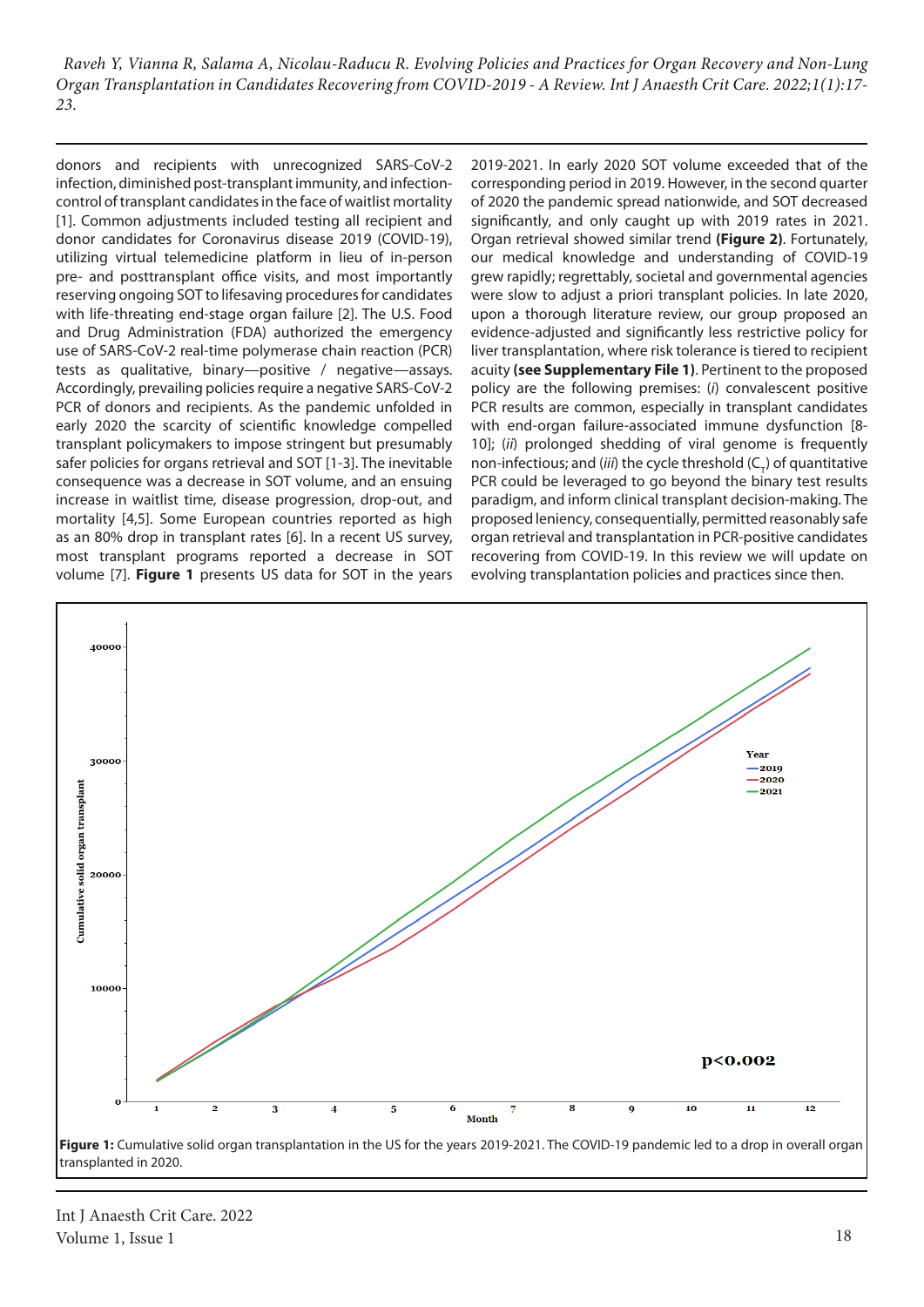

**Figure 2:** Cumulative organ donation in the US for the years 2018-2021. As the pandemic spread, a decrease in donation is evident in March 2020 Donation rates recovered by early 2021.

### **Cycle Threshold**

The  $\mathsf{C}_{_{\mathsf{T}}}$  value indicates the number of amplification cycles needed to reach a threshold at which a molecular diagnostic PCR test become detectable above background [11].  $C_{\tau}$  comes with several caveats: (*i*) C<sub>T</sub> values differ between platforms, lots of the same platform, and between SARS-Cov-2 genes; (*ii*) PCRs of respiratory specimens are qualitative in nature, are not calibrated by standardized controls, and lack linearity between  $C_{\tau}$  values and quantity of viral genome in the specimen; lastly, (*iii*) C<sub>T</sub> values are poorly reproducible [12].

In addition to the analytical quantitation and precision limitations of qualitative PCRs,  $C_{T}$  values are also affected by patient's and specimen's factors [12]. Some experts, therefore, hold that  $C_{\tau}$  value should not be routinely reported, rather be provided verbally to inquiring clinicians along with precautionary discussion of implementing  $C<sub>r</sub>$  values in clinical decisions [13]. Nevertheless, low C<sub>T</sub> values frequently correlate with worse outcomes [14], while increasing  $\mathsf{C}_{_{\mathsf{T}}}$  values imply diminishing infectivity [12,15]. As a result, C<sub>T</sub> is extrapolated by many clinicians to reflect viral density, and as such, have been employed to predict disease progression, and to discriminate active viral replication and transmissibility from prolonged

non-infectious shedding of viral genome [11]. The paradigm shift from the binary interpretation of PCR results was further strengthen in December 2020, when the FDA permitted the laboratory reporting of  $C_{\tau}$  values for authorized molecular diagnostic SARS-CoV-2 tests—a move that likely hasten the clinical utilization of  $C_r$  [16].

#### **SOT in Candidates Convalescing from SARS-CoV-2**

Recommendations of societal and governmental agencies must be evidence-based and circumspective as they establish clinical practices and entail liability. A formal shift in guidelines and policies toward leniency require incontrovertible literature to substantiate its safety. However unequivocal data that promote professional consensus are slow to form and accumulate. The ever-changing SARS-CoV-2 virulence, transmissibility, and vaccine-resistance of the rapidly evolving variants further thwarted a change in formal transplant policies. At times the unforeseen magnitude of detrimental consequences of stringency instigates and warrants a change in a priori restrictive guidelines. In Europe more than 60 thousand vulnerable patients lost transplant opportunities due to restrictive transplant policies, and inevitably suffered disease burden and unquantified excess waitlist mortality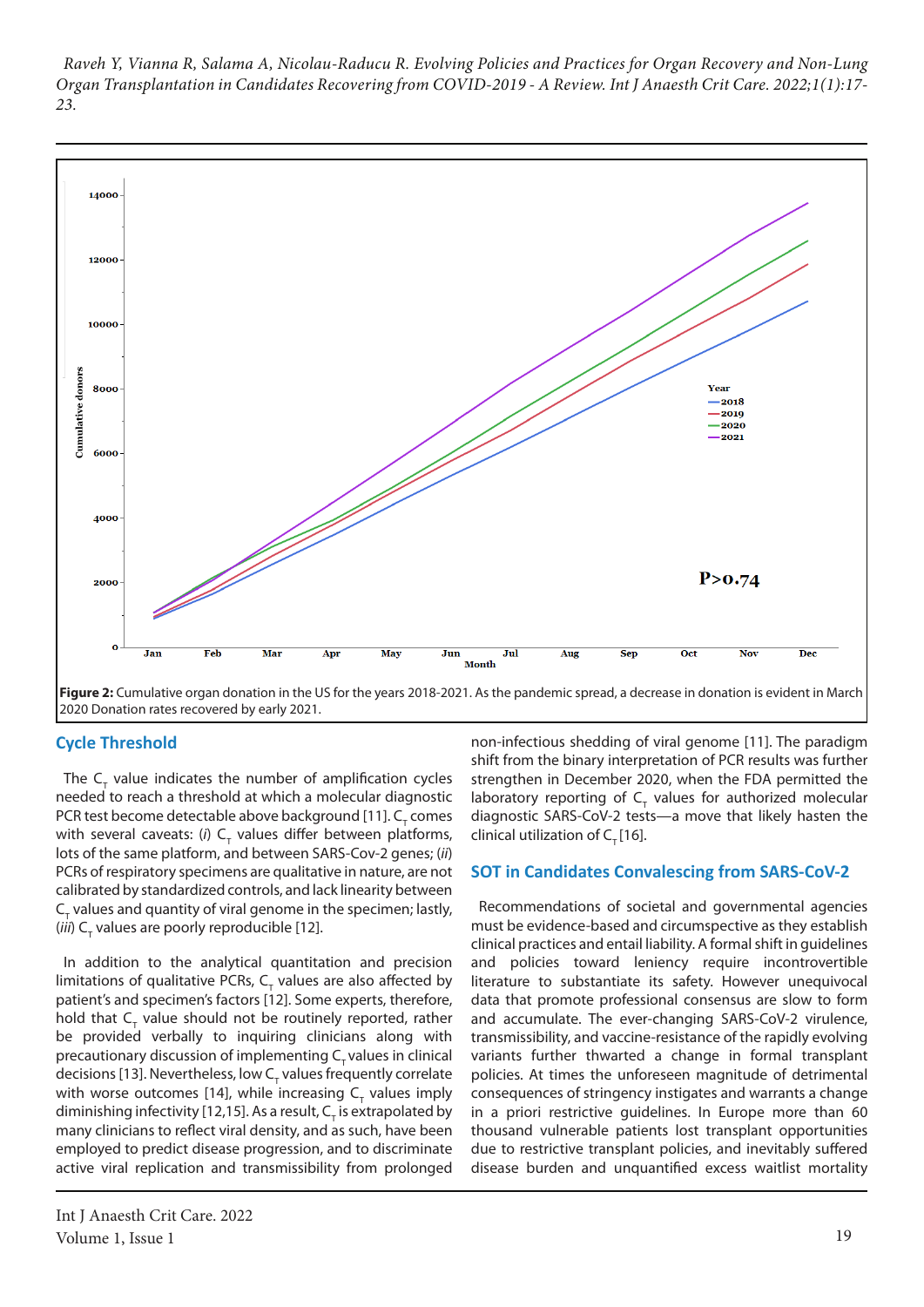[6]. In the US, however, the heterogeneous impact of SARS-Cov-2 on waitlist mortality did not prompt for a policy change, as it varied according to the waited organ and candidate's geography, age, sex and ethnicity [17,18]. Lacking formal guidelines for SOT in candidates with a COVID-19 positive PCR result, transplant centers had to independently balance the risk of waitlist drop-out or mortality versus transplantation on a case-by-case basis. This practical approach matches SOT risk tolerance to recipient acuity, and inexorably results in nonuniform local practices. To our best knowledge we reported the first two cases of liver transplant in SARS-CoV-2 PCR positive convalescing candidates [1]; case-reports and case-series of all abdomino-thoracic SOTs performed in PCR-positive convalescing recipients followed suit from across the globe, and usually with favorable outcomes [19-28]. In addition, larger series of SOT in SARS-CoV-2 PCR negative convalescing candidates ascertained the safety of transplantation within days or weeks after COVID-19 infection [29-33].

# **Organ Retrieval from Donors Convalescing from SARS-Cov-2**

Due to risk of transmissibility to recipients or healthcare workers, early organ procurement organization (OPO) policies required a negative upper respiratory specimen SARS-CoV-2 PCR result within 72 hours, but preferably as close as possible to organ recovery, along with symptoms free recovery period after active infection [1,34]. PCR negative donor-derived transmission to non-lung SOT recipients was not reported despite the risk of undetected infection due to a false negative result [35]. The Organ Procurement and Transplantation Network (OPTN), a private, not-for-profit entity chartered with the operation and oversight of organ allocation and transplantation in the US, recently updated its guidelines [35]. According to the new quidelines, organ recovered from convalescing donor with PCR-positive result 21-90 days after onset of COVID-19 are unlikely to transmit infection. Infectious diseases experts can offer valuable expertise in assessing the likelihood of transmissibility. These organs are usually deemed acceptable for transplantation considering recipient risk of mortality or further complications while on the waitlist. However, long-term outcomes for organs recovered from these donors are still unknown. The safety of organs recovered from asymptomatic donors with persistence of PCR positive results within 11-20 days after mild COVID-19 is unknown. It is believed that these donors are unlikely to transmit COVID-19 and may be considered for acutely ill non-lung recipients. Safety of organs from PCR positive donor >90 days after onset is still unknown and caution should be exercised, since PCR positivity may reflect re-infection and transmissibility. Transmissibility of organ recovered from PCR-positive donors with unknown onset of COVID-19 is unknown, and infectious diseases experts should be consulted. To dates hundreds of organs from PCR positive donors were successfully grafted [35].

# **Societal and Governmental Guidelines for SOT in Candidates Recovering from COVID-19**

Matching transplant urgency of a critically ill candidate convalescing from a recent SARS-Cov-2 infection and the risk of residual active infection always entails intimate knowledge of candidate's illness, and therefore can only be determined locally by candidate's health care providers. As a result, detailed general recommendations for SOT in PCR-positive candidates are not practical. Additionally, the implementation of  $C_{\tau}$  values in clinical guidelines necessitate delineation of cut-off values above which the patient may be deemed non-infectious. Since  $C_{T}$  cut-off values differ between lots, platforms and viral genes, non-local guidelines usually refrain from including  $C_T$ in clinical transplant recommendations. As a result, current leniency in societal and governmental guidelines for SOT, rarely refer to  $C_{\tau}$  values. Familiarly with institutional PCR platform, however, allows for implementation of  $C<sub>r</sub>$  in local clinical decision-making algorithms. Supplementary file 2 presents current COVID-19 guidelines of the Miami Transplant Institute and exemplifies the practicality of inclusion of  $C<sub>+</sub>$ values in local institutional clinical algorithms.

The World Health Organization provides recommendations for vaccination in immunocompromised persons, but otherwise remains silent in regard to SOT [36]. The International Liver Transplant Society ("ILTS") and The European Society for Organ Transplant ("ESOT") also refrain from providing SOT guidelines, but hold interval educational webinars with updates and controversies concerning organ donation and transplantation and COVID-19 [37].

The Transplantation Society (TTS) and the American Society of Transplant Surgeons (ASTS) updated their transplantation guidelines most recently in June 2020 [38,39]. Therefore, current TTS and ASTS guidelines still reflects transplant practices of the early stages of the pandemic. Accordingly, these societies recommend that in an ill candidate with SARS-CoV-2, transplant should be deferred until clinical improvement and no virus detected (ideally with two negative PCR results 24 hours apart, 10-14 days after symptom onset and only once symptoms have resolved), unless transplantation is urgent.

The International Society of Heart and Lung Transplantation (ISHLT) revised its guidelines in February 2021, and like our algorithm, recommends a case-by-case approach that balances the risks of viral transmission and waitlist mortality.  $C_{T}$  values play no practical role in ISHLT's recommendations [40].

The Disease Control and Prevention ("CDC") and FDA currently and unequivocally recommend against the use of  $C<sub>z</sub>$ values for assessment of an individual's degree of infectivity or risk for disease severity [35].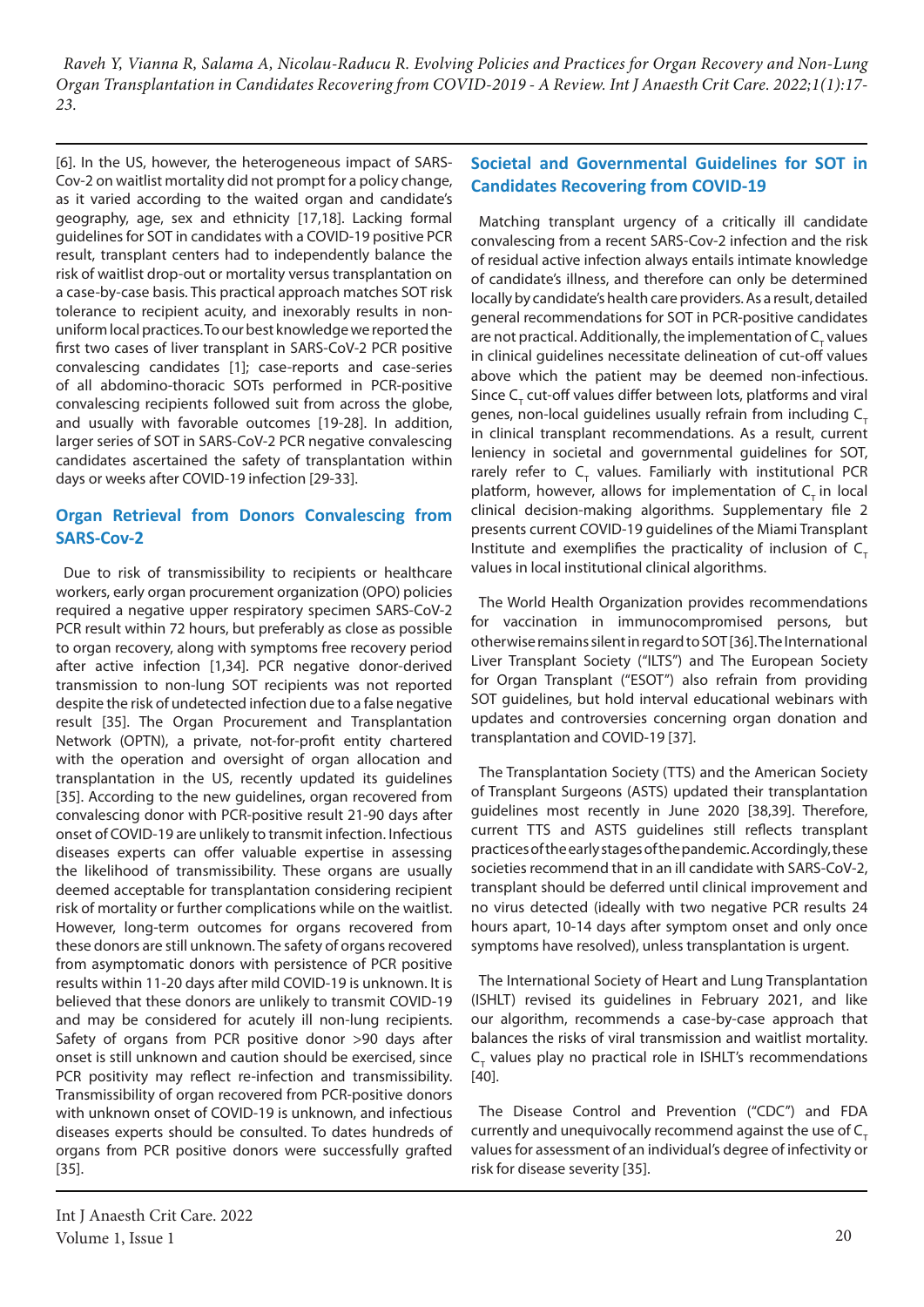The OPTN updated its guidelines for testing and organ recovery from donor candidates on January 2022 in a summary of current evidence composed by its Ad Hoc Disease Transmission Advisory Committee ("DTAC") [35]. The update reflects the pertinent considerations and leniencies in our original algorithm [1]. A summary of evidence for the safety of SOT in a PCR-positive *recipients* recovering from COVID-19 is not available.

The National Institutes of Health refers guidance for SOT to transplant professional organizations, while it recommends that organ recovery should be deferred if infection is strongly suspected [35].

The United Network for Organ Sharing (UNOS)—a private, non-profit organization under federal contract to operate OPTN—holds webinars and town hall meetings regarding COVID-19, but refers to the Association of Organ Procurement Organizations (AOPO) 's bulletin, and to the American Society of Transplantation (AST) for transplantation and donation guidelines, respectively [41]. Last updated on July 2020, the AOPO bulletin still present the stringent donor guidelines of the early pandemic [42]. The AST's updated guidelines for donation (July 2021) and transplantation (January 2022) are similar to those of the ISHLT [43,44]. Professional organizations recommendation is summarized in **Table 1**.

## **Clinical Applicability of New Knowledge**

The OPTN along with relevant stakeholders recently provided a practical summary for non-lung organ retrieval from PCR positive donors. Accordingly, a PCR positive asymptomatic donor or a symptomatic candidate more than 10 days after onset and with resolution of symptoms may be considered, as per recipient acuity and infectious disease consultation.

Guidelines for transplantation of a PCR positive recipient vary considerably between professional societies and transplant

| Organ retrieval             |                                                                                                                                                                                                                                                                                   |
|-----------------------------|-----------------------------------------------------------------------------------------------------------------------------------------------------------------------------------------------------------------------------------------------------------------------------------|
|                             |                                                                                                                                                                                                                                                                                   |
| <b>OPTN</b>                 | Non-lung organ recovery from convalescing donor with PCR-positive result 21-90 days after onset of COVID-19 is<br>acceptable                                                                                                                                                      |
|                             | Safety of organs recovered from asymptomatic donors with persistence of PCR positive results within 11-20 days<br>after mild COVID-19 is unknown. It is believed that these donors are unlikely to transmit COVID-19 and may be<br>considered for acutely ill non-lung recipients |
|                             | Safety of organs from PCR positive donor >90 days after onset is unknown and caution should be exercised                                                                                                                                                                          |
|                             | Organ recovered from PCR-positive donors with unknown onset of COVID-19 is unknown, and infectious diseases<br>experts should be consulted                                                                                                                                        |
| <b>NIH</b>                  | Organ recovery should be deferred if infection is strongly suspected                                                                                                                                                                                                              |
| Solid organ transplantation |                                                                                                                                                                                                                                                                                   |
| <b>WHO</b>                  | No recommendations regarding solid organ transplantation                                                                                                                                                                                                                          |
| <b>ESOT/ILTS</b>            | No specific recommendations, but hold educational webinars                                                                                                                                                                                                                        |
| <b>TTS</b>                  | Transplant should be deferred until clinically improved with no detectable virus. Documentation of negative PCR<br>testing at least 24 hours apart is recommended before a candidate should be cleared for transplant unless the need<br>for transplant is urgent                 |
| <b>ASTS</b>                 | PCR testing immediately (within 12 hours) prior to organ transplantation; if positive, the procedure should be<br>postponed until/if the recipient clears the virus                                                                                                               |
| ISHLT/AST                   | Case-by-case approach that balances the risks of viral transmission and waitlist mortality                                                                                                                                                                                        |
| <b>NIH</b>                  | As per transplant professional organizations                                                                                                                                                                                                                                      |
| <b>UNOS</b>                 | As per transplant professional organizations, but holds webinars and town hall meetings                                                                                                                                                                                           |
| Local                       | C <sub>r</sub> value may be implemented by infectious disease experts to imply diminishing infectivity. Risk tolerance is tiered<br>to recipient acuity.                                                                                                                          |

Sharing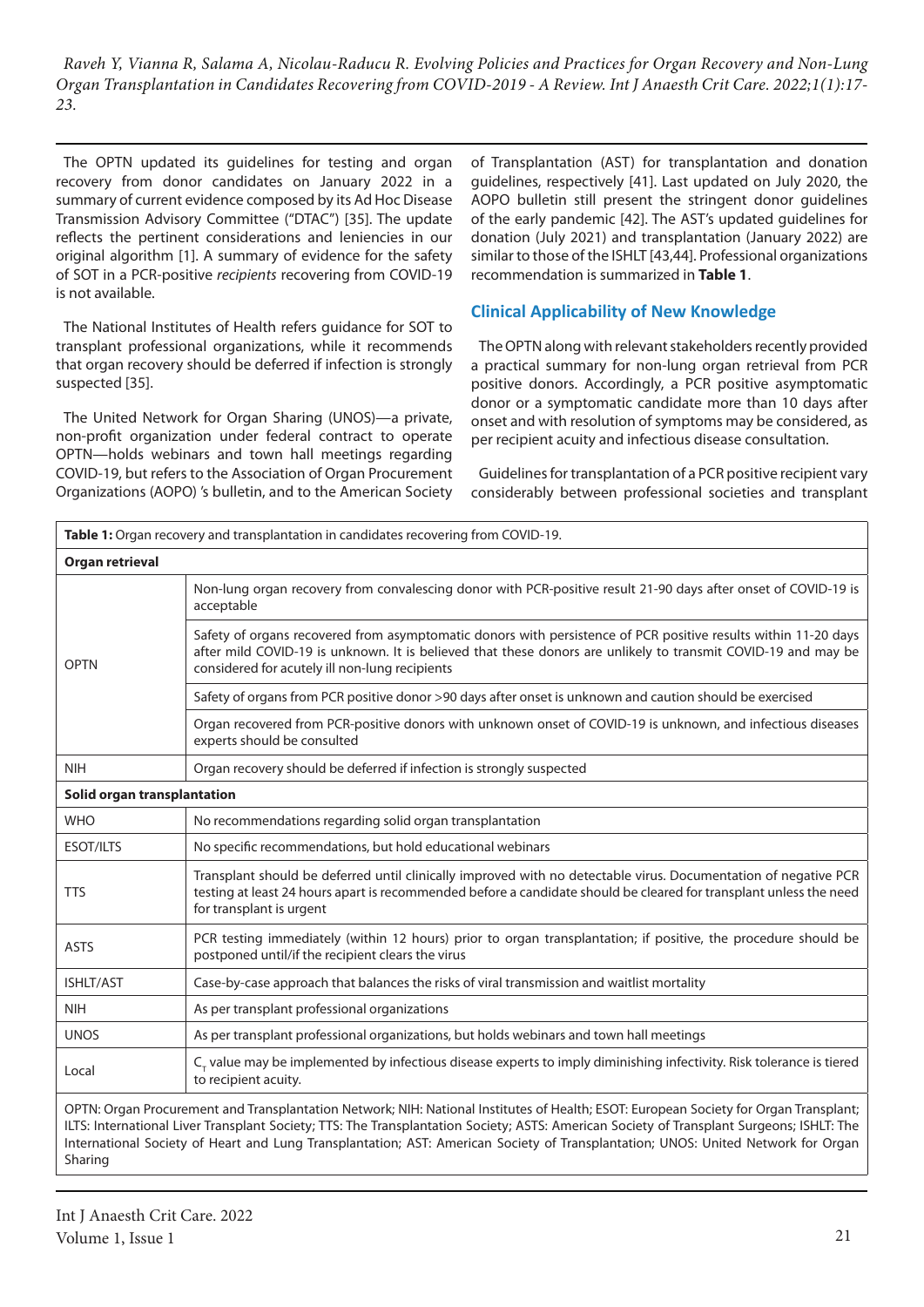centers. Some guidelines require a negative PCR prior to transplantation. However, they all agree with a case-by-case approach that balances the risks of viral transmission and waitlist mortality.

#### **Summary**

The early stages of SARS-Cov-2 pandemic brought forth unprecedented challenges to SOT across the globe. The limited and inevitably very restrictive guidance offered by societal and governing agencies severely incapacitated SOT. Accumulated medical knowledge regarding the minimal risk of transmissibility in SARS-CoV-2 PCR positive convalescing patients, enabled a gradual and cautious leniency in guidelines. Due to significant limitations of qualitative PCRs, C. values appear to continue play a role only in local institutional clinical algorithms; non-local guidelines usually refrain from or advise against the inclusion of  $C<sub>1</sub>$  in clinical decision-making. In patients recovering from a recent COVID-19 infection, detailed guidelines are available for donor candidates, while only general recommendations are made for recipient candidates. Some major transplant professional societies still refrain from providing SARS-Cov-2 recommendations.

### **Funding Information**

No funding has been received for this study.

### **Conflict of Interest**

The authors have no conflict of interest to disclose.

#### **References**

1. Raveh Y, Simkins J, Vianna R, Tekin A, Nicolau-Raducu R. A Less Restrictive Policy for Liver Transplantation in Coronavirus Disease 2019 Positive Patients, Based Upon Cycle Threshold Values. Transplant Proc. May 2021;53(4):1126-1131.

2. Ritschl PV, Nevermann N, Wiering L, et al. Solid organ transplantation programs facing lack of empiric evidence in the COVID-19 pandemic: A By-proxy Society Recommendation Consensus approach. American Journal of Transplantation. 2020;20(7):1826-1836.

3. Di Maira T, Berenguer M. COVID-19 and liver transplantation. Nat Rev Gastroenterol Hepatol. Sep 2020;17(9):526-528. 4. Ahn C, Amer H, Anglicheau D, Ascher N, Baan C, Bat-Ireedui B, et al. Global Transplantation COVID Report March 2020. Transplantation. Oct 2020;104(10):1974-1983.

5. Vitale G, Gitto S, Marra F, Morelli MC. From advanced disease to transplantation: an overview of the liver at the time of COVID-19 pandemic. Intern Emerg Med. Jan 2022;17(1):15-24.

6. EU National Competent Authorities on Organ donation and transplantation. Organ Donation and Transplantation and the COVID-19 pandemic. Updated 03/07/2020. Accessed 04/07/2022, 2022. https://ec.europa.eu/health/sites/default/files/blood\_tissues

Int J Anaesth Crit Care. 2022 Volume 1, Issue 1 22

#### [organs/docs/organs\\_ncastatement\\_covid19\\_en.pdf](https://ec.europa.eu/health/sites/default/files/blood_tissues_organs/docs/organs_ncastatement_covid19_en.pdf)

7. Gonzalez AJ, Kapila N, Thomas E, Pinna A, Tzakis A, Zervos XB. Managing liver transplantation during the COVID-19 pandemic: A survey among transplant centers in the Southeast United States. World J Hepatol. Dec 27 2021;13(12):2161-2167.

8. Albillos A, Lario M, Alvarez-Mon M. Cirrhosis-associated immune dysfunction: distinctive features and clinical relevance. J Hepatol. Dec 2014;61(6):1385-96.

9. Bhat TA, Panzica L, Kalathil SG, Thanavala Y. Immune Dysfunction in Patients with Chronic Obstructive Pulmonary Disease. Ann Am Thorac Soc. Nov 2015;12 Suppl 2(Suppl 2):S169-75.

10. Kato S, Chmielewski M, Honda H, Pecoits-Filho R, Matsuo S, Yuzawa Y, et al. Aspects of immune dysfunction in end-stage renal disease. Clin J Am Soc Nephrol. Sep 2008;3(5):1526-33.

11. Raveh Y, Simkins J, Nicolau-Raducu R. Liver transplantation in COVID-19 positive patients. American Journal of Transplantation. 2020 Nov 1.

12. Infectious Diseases Society of America. IDSA and AMP joint statement on the use of SARS-CoV-2 PCR cycle threshold (Ct) values for clinical decision-making. Updated 03/12/2021. Accessed 04/04/2022, 2022. [https://www.idsociety.org/globalassets/idsa/](https://www.idsociety.org/globalassets/idsa/public-health/covid-19/idsa-amp-statement.pdf) [public-health/covid-19/idsa-amp-statement.pdf](https://www.idsociety.org/globalassets/idsa/public-health/covid-19/idsa-amp-statement.pdf)

13. Binnicker MJ. Challenges and Controversies to Testing for COVID-19. J Clin Microbiol. Oct 21 2020;58(11):e01695-20.

14. Rao SN, Manissero D, Steele VR, Pareja J. A Systematic Review of the Clinical Utility of Cycle Threshold Values in the Context of COVID-19. Infect Dis Ther. Sep 2020;9(3):573-586.

15. Public Health Ontario. An Overview of Cycle Threshold Values and their Role in SARS-CoV-2 Real-Time PCR Test Interpretation. Updated 09/17/2020. Accessed 04/04/2022, [https://www.publichealthontario.](https://www.publichealthontario.ca/-/media/documents/ncov/main/2020/09/cycle-threshold-values-sars-cov2-pcr.pdf?la=en) [ca/-/media/documents/ncov/main/2020/09/cycle-threshold-values](https://www.publichealthontario.ca/-/media/documents/ncov/main/2020/09/cycle-threshold-values-sars-cov2-pcr.pdf?la=en)[sars-cov2-pcr.pdf?la=en](https://www.publichealthontario.ca/-/media/documents/ncov/main/2020/09/cycle-threshold-values-sars-cov2-pcr.pdf?la=en)

16. U.S. Food and Drug Administration. COVID-19 Test Uses: FAQs on Testing for SARS-CoV-2. Updated 02/24/2022. Accessed 04/04/2022, 2022. [https://www.fda.gov/medical-devices/coronavirus-covid-19](https://www.fda.gov/medical-devices/coronavirus-covid-19-and-medical-devices/covid-19-test-uses-faqs-testing-sars-cov-2) [and-medical-devices/covid-19-test-uses-faqs-testing-sars-cov-2](https://www.fda.gov/medical-devices/coronavirus-covid-19-and-medical-devices/covid-19-test-uses-faqs-testing-sars-cov-2)

17. Miller J, Wey A, Musgrove D, Son Ahn Y, Hart A, Kasiske BL,et al. Mortality among solid organ waitlist candidates during COVID-19 in the United States. Am J Transplant. Jun 2021;21(6):2262-2268.

18. Ashfaq A, Gray GM, Carapellucci J, Amankwah EK, Ahumada LM, Rehman M, et al. Impact of Coronavirus-2019 On Pediatric and Adult Heart Transplantation Waitlist Activity and Mortality in The United States: A Descriptive Approach. Lancet Reg Health Am. Nov 2021;3:100060.

19. Hogan J, Kwon T, Paye-Jaouen A, Fait C, Cointe A, Baudouin V. Kidney Transplantation in a COVID-19-positive Pediatric Recipient. Transplantation. Jul 1 2021;105(7):e74-e75.

20. Johnstad CM, Murray D, Dhingra R, Smith JW, Fiedler AG.